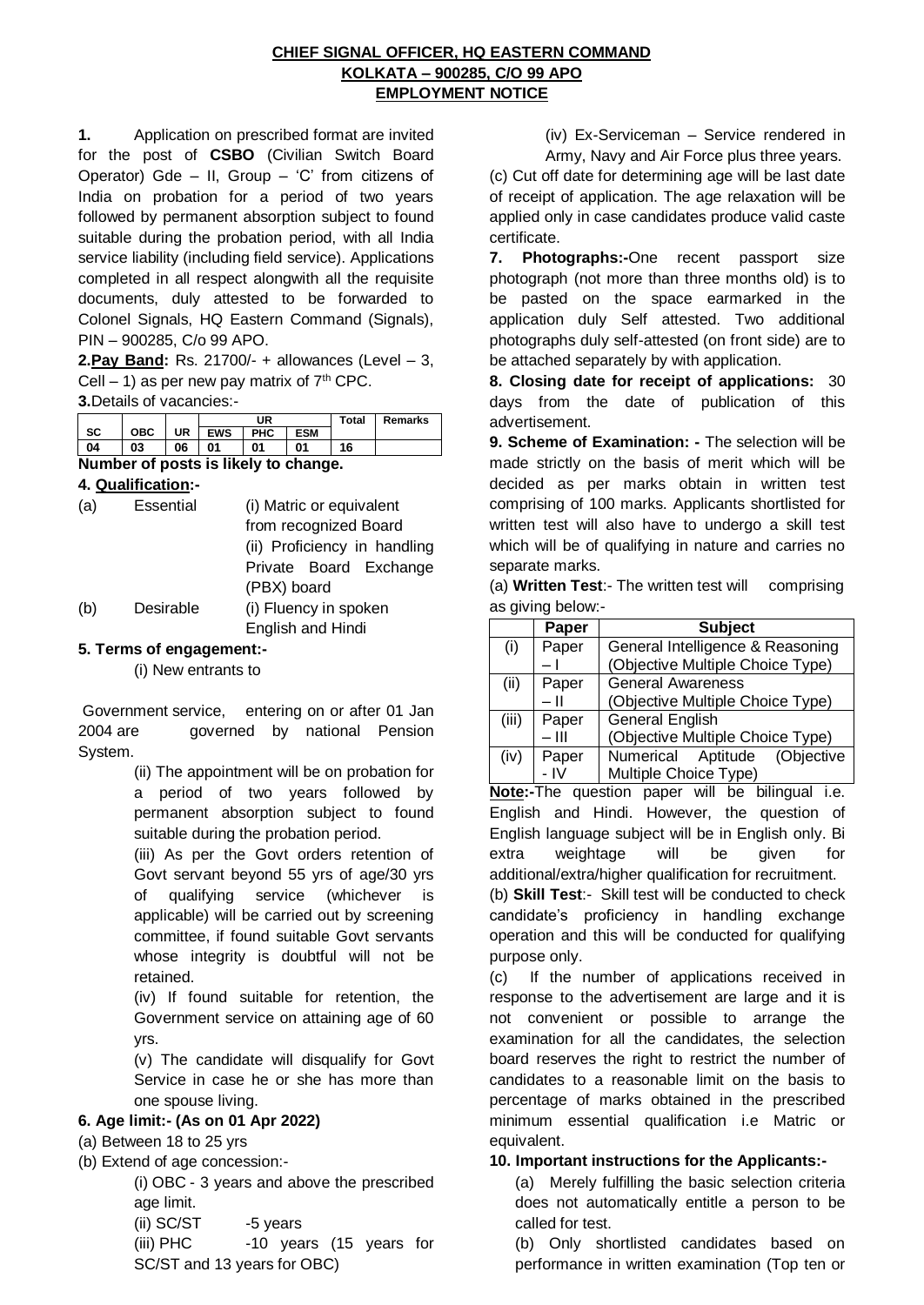twenty times of number of vacancies in each category will be called for Skill test by the SB)

(c) The date of written test and skill test will be intimated to eligible applicants only.

(d) Persons working in Central/State Govt/PSU must apply through proper channel alongwith the certificate from their establishment that no disciplinary action is contemplated/pending against them and that they have no objection to release them in case of selection.

(e) The selection board will not be responsible for any postal delay/failure.

(f) The candidates must clearly suber-scribe "APPLICATION FOR THE POST OF CSBO,  $GDE - II$ " on the top of the envelop in capital letters. The reserved category candidate should also write their category on the left corner of the envelop.

(g) Candidates applying for the post must enclose following supporting documents:-

(i) Self-attested copies of Birth certificate (Matriculation Certificate/Mark Sheet can be produced in lieu).

(ii) Educational Qualification/Technical **Qualification** 

(iii) Experience Certificate

(iv) Residential Certificate

(v) Caste Certificate in support of their claim of belonging to the reserve category.

(vi) Two Self-addressed envelopes duly affixed postage stamp of Rs. 10/- on each envelop must be enclosed with the application.

(vii) Legible copy of self attested valid photo id proof issued by central /state government egadhaar card, driving licence, voter id etc.

(h) Application with following deficiencies will be rejected summarily and no correspondence in this regard will be entertained :-

(i) Incomplete or unsigned application and without Left/Right Thumb Impression on application form.

(ii) Late receipt of application i.e after closing date.

(iii) Submission of supporting documents without duly self-attested.

(iv) Non submission of two additional photographs duly self-attested and mismatch of submitted photographs.

(v) Non submission of self-addressed 12 x 24 cms envelopes duly affixed postal stamp of Rs. 10/- on each.

(vi) Mismatch of information filled in application with regards to their supporting documents.

(j) The application can be filled by the candidates either in English or Hindi.

(k) For any enquiry individual may contact Tele No.**033-22438701**.

(l) No TA/DA will be paid for appearing in the test.

(m) Candidates should be prepared to come to Kolkata for a stay of 4-5 days under own arrangements.

#### **FORMAT OF APPLICATION**

# **APPLICATION FOR THE POST OF: CSBO (CIVILIAN SWITCH BOARD OPERATOR), GDE II, HQ EASTERN COMMAND (SIGNALS), PIN – 900285, C/O 99 APO**

Ref Newspaper Advertisement No. Date \_\_\_\_\_\_\_\_\_\_\_\_\_\_\_\_

[

#### **NOTE: ALL COLUMNS TO BE FILLED IN BLOCK LETTER ONLY**

#### 1. Name of the candidate

- (As written in Matric/SSC Certificate
- 2. Father's/Husband's Name:
- 3. Mother Name
- 4. Sex (Male/Female)
- 5. Date of Birth
- (As per matric certificate)
- 6. Age as on closing date of receipt of application: Years Months days
- 7. Category (UR/SC/ST/OBC/PHC/ESM) (Enclosed Caste Corticated on prescribed format)
- 8. Nationality/ Religion
- 9. Postal address for communication (in Block letters) with PIN Code
- 10. Mobile No/Land Line No with STD Code:
- 11. Experience certificate
- 12. Whether Govt Servant if yes, details of post held

 (Enclose cert showing pay scale and date of entry in Govt Service)

13. Details of academic/Technical & Professional Qualification:

| Name of<br>the exam<br>passed | Year | Name of<br>Recognized<br>University/Board<br>of Examination | Percent<br>age of<br>marks<br>obtaine | <b>Divisi</b><br>on | Remark<br>s |
|-------------------------------|------|-------------------------------------------------------------|---------------------------------------|---------------------|-------------|
|                               |      |                                                             |                                       |                     |             |
|                               |      |                                                             |                                       |                     |             |
|                               |      |                                                             |                                       |                     |             |
|                               |      |                                                             |                                       |                     |             |

(Self-attested copies of certificates in support of above to be enclosed)

# **DECLARATION**

I hereby declare that all the statement made in this application are true, complete and correct to the best of my knowledge and belief. In the event of any information benign found false/incorrect or intelligibility being detected before or after the written test/skill test, my candidature will stand automatically cancelled.



Affix latest passport size photograph duly attested (not more than 3 months)